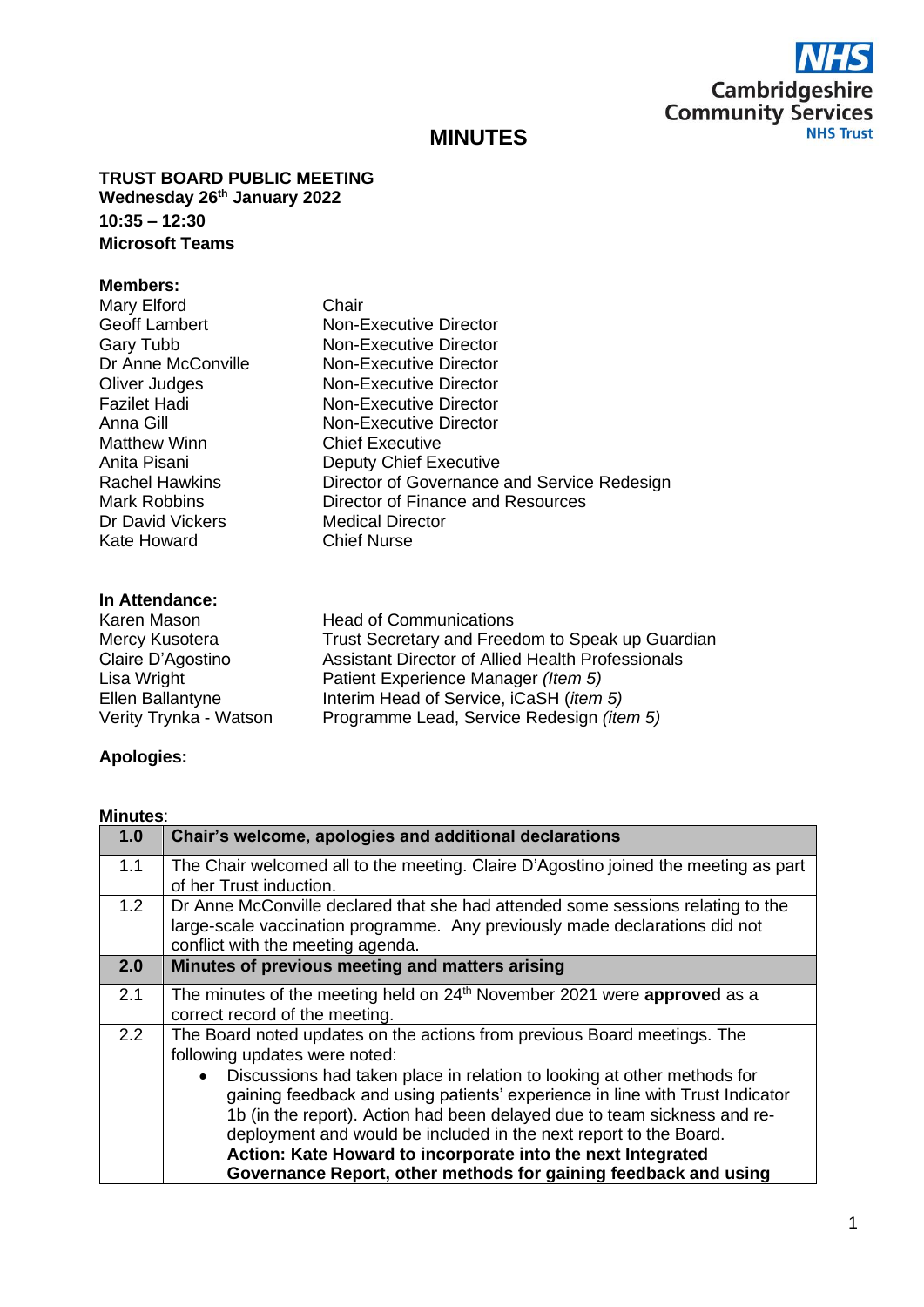|     | patients' experience.                                                                                                                           |
|-----|-------------------------------------------------------------------------------------------------------------------------------------------------|
|     | The Executive Team would be reviewing the Trust indicators relating to the<br>$\bullet$                                                         |
|     | Trust's four objectives in mid-February 2022.                                                                                                   |
|     | Action: Anita Pisani to bring an update on the Trust indicators to the                                                                          |
|     | Board in March 2022.                                                                                                                            |
|     | The Green plan was discussed during the December 2021 Board                                                                                     |
|     | Development Session. There was a revised timetable for submission of the                                                                        |
|     | final approved plan.                                                                                                                            |
|     | Action: Mark Robbins to ensure there was an opportunity for the Board<br>to comment and feedback into the final Green Plan prior to submission. |
|     | The NHS national strategy for human resources and organisational<br>$\bullet$                                                                   |
|     | development launched in November 2021 (7.2) had actions that Trusts                                                                             |
|     | should undertake between January and March 2022 but due to national NHS                                                                         |
|     | pressures, the actions were paused. The actions would be picked up                                                                              |
|     | between April and June 2022.                                                                                                                    |
| 3.0 | <b>Chief Executive Report</b>                                                                                                                   |
| 3.1 | Matthew Winn briefed the Board on progress and key issues, events and activities                                                                |
|     | since the last Board meeting.                                                                                                                   |
| 3.2 | The following key headlines were noted:                                                                                                         |
|     | By late November 2021, over a million Covid 19 vaccine doses had been                                                                           |
|     | delivered across Cambridgeshire, Peterborough, Norfolk and Waveney                                                                              |
|     | large vaccination sites. Celebrations including thank you letters from the                                                                      |
|     | Chair/Chief Executive along with cake/balloons being delivered to all sites.                                                                    |
|     | Due to the request by the Prime Minister that as many eligible adults should<br>$\bullet$                                                       |
|     | receive their Covid 19 booster jab before the end of 2021, most of the                                                                          |
|     | Trust's normal business was stopped or de-prioritised.                                                                                          |
|     | As the NHS started to focus on recovering from the ongoing Covid<br>$\bullet$                                                                   |
|     | pressures, it would be vital that national, regional and local planning took                                                                    |
|     | into consideration that NHS staff needed time to recover from the onslaught                                                                     |
|     | of the pandemic before being expected to catch up on issues, for example                                                                        |
|     | the waiting lists that had accrued without time and resources to support<br>them.                                                               |
|     | The City Hall site in Norwich replaced the Castle Quarter large scale                                                                           |
|     | vaccination site and was successfully opened on 10 <sup>th</sup> January 2022.                                                                  |
|     | The Board Assurance Framework reflected the strategic risks currently                                                                           |
|     | facing the Trust and how the Trust managed the risks. The risks were                                                                            |
|     | reviewed and discussed in detail during Clinical Operational Boards (COBs)                                                                      |
|     | and were included in the Integrated Governance Report. Following Board                                                                          |
|     | conversation of the Integrated Governance Report, the Board would confirm                                                                       |
|     | that the BAF was an accurate reflection of the Strategic risks currently                                                                        |
|     | facing the Trust and whether there were any risks which needed to be                                                                            |
|     | added to the risk register.                                                                                                                     |
|     | The Trust had two strategic risks scored 20 related to workforce challenges<br>$\bullet$                                                        |
|     | and staff morale (risks 3163 and 3164).                                                                                                         |
|     | Communications work included:                                                                                                                   |
|     | Filming activities including the launch of a short film with thank you<br>$\circ$                                                               |
|     | messages for staff and people who had been vaccinated across                                                                                    |
|     | Cambridgeshire, Peterborough, Norfolk and Waveney.                                                                                              |
|     | Media connected with the vaccination programme - during October<br>$\circ$                                                                      |
|     | to December 2021; Look East and ITV Anglia filmed at various sites                                                                              |
|     | on 14 separate occasions.<br>Eight interviews were broadcast on local radio (BBC Radio Norfolk                                                  |
|     | $\circ$<br>and BBC Radio Cambridgeshire).                                                                                                       |
|     |                                                                                                                                                 |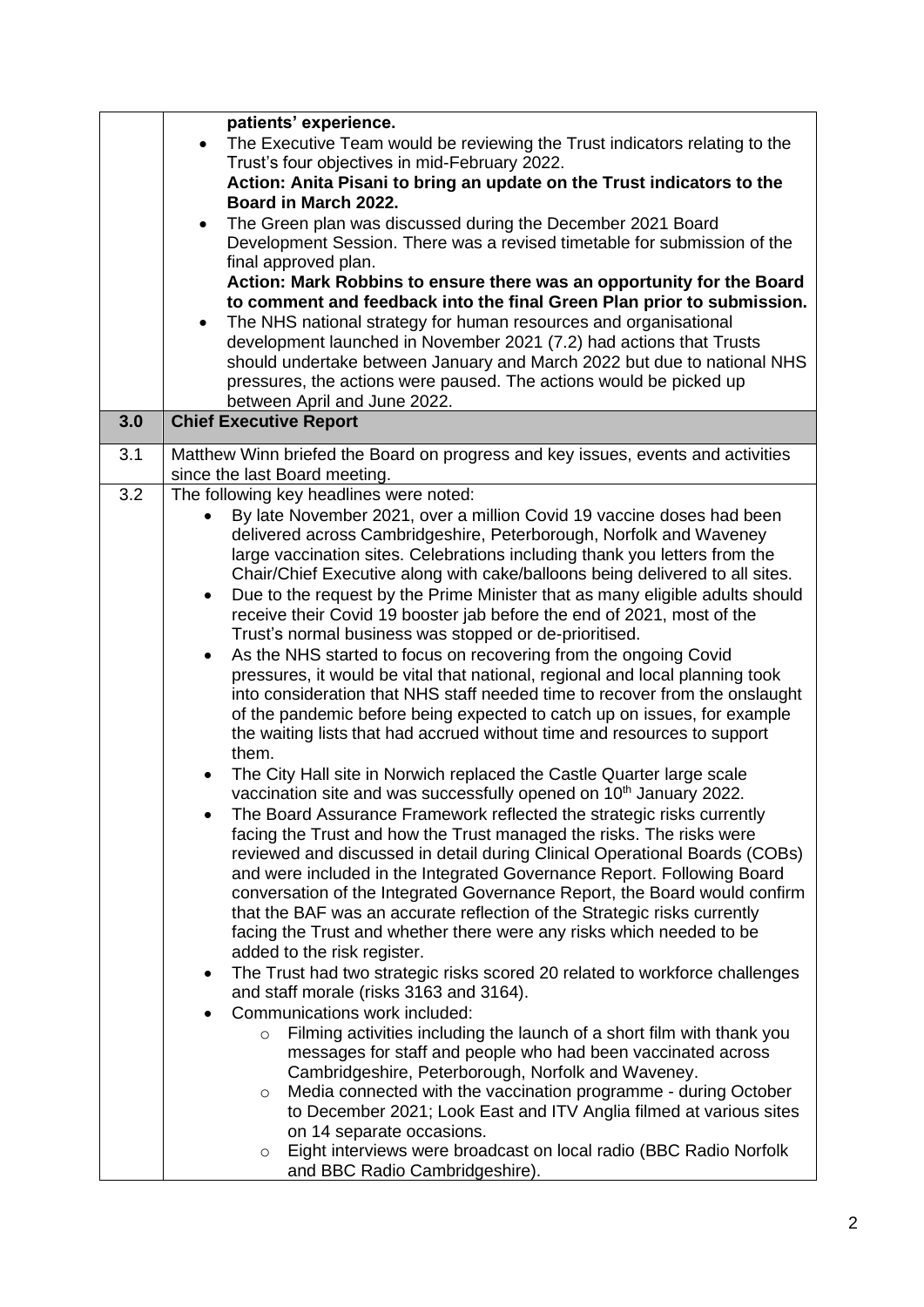|     | Trust-wide project to improve the Trust's digital offer continued with<br>$\circ$                 |
|-----|---------------------------------------------------------------------------------------------------|
|     | a range of staff engagement sessions held and co-production                                       |
|     | sessions planned.                                                                                 |
| 3.3 | In discussion the following points were noted from the Chief Executive report:                    |
|     | The Communications team were commended for all their work and                                     |
|     | continuous support for the vaccination programme.                                                 |
|     | The Board formally thanked all staff for their response and contribution to<br>$\bullet$          |
|     | the large-scale vaccination; some staff were re-deployed whilst some had to                       |
|     | manage work with less colleagues to provide essential cover of functions.                         |
|     | Action: Matthew Winn, on behalf of the Board, to send a thank you                                 |
|     |                                                                                                   |
|     | message to all staff for their contribution to the large-scale vaccination                        |
|     | programme.                                                                                        |
|     | Services and teams were managing communications relating to<br>٠                                  |
|     | expectations on people on the waiting lists.                                                      |
|     | The BAF assurance matrix had not been updated. Action: Rachel Hawkins                             |
|     | to update the Appendix A of the CEO's report and re-circulate the                                 |
|     | updated version to the Board.                                                                     |
| 3.4 | The Board received, discussed and noted the Chief Executive's report.                             |
| 4.0 | <b>Integrated Governance Report (IGR)</b>                                                         |
| 4.1 | Kate Howard introduced the Integrated Governance Report for the reporting period                  |
|     | October 2021 and November 2021.                                                                   |
| 4.2 | The key highlights from the outstanding care section included the following:                      |
|     | Overall assurance rating remained the same as in previous reporting.                              |
|     | One Serious Incident (SI) was reported in October and one in November.<br>$\bullet$               |
|     | Investigations were underway.                                                                     |
|     |                                                                                                   |
|     | Action plans from Serious Incidents were reviewed via panel meetings. Six                         |
|     | panel meetings were held in October and seven panel meetings were held in                         |
|     | November.                                                                                         |
|     | There was an increase in incident reporting in October and November; this<br>$\bullet$            |
|     | was mostly in relation to skin integrity issues in Luton Adults services. This                    |
|     | reflected an increase in demand for services across the system and a higher                       |
|     | level of patient acuity.                                                                          |
|     | One patient alert was received, which related to ultrasound gel to reduce                         |
|     | infection risk. Closure date for the alert was 31 <sup>st</sup> January 2022.                     |
|     | Safeguarding, remained challenging both locally and nationally. Partnership                       |
|     | work continued.                                                                                   |
|     | The Liberty Protection Safeguarding process was due to be implemented in<br>$\bullet$             |
|     | April 2022. However, the Trust was informed in December 2021 that this was                        |
|     | to be delayed.                                                                                    |
|     | Norfolk and Waveney Named Nurse worked with wider safeguarding<br>$\bullet$                       |
|     | partners to promote the importance of safer sleeping. Videos were produced                        |
|     | in various platforms across Norfolk.                                                              |
|     | The Trust reported one Covid 19 outbreak in November in the Adult Rapid                           |
|     | $\bullet$                                                                                         |
|     | Response team in Luton. The incident was reported via the national system                         |
|     | and had subsequently been closed. Three further outbreaks were reported                           |
|     | since November: one related to mass vaccination, one in dental and one in                         |
|     | 0-19 services. All were being managed in line with the national guidance.                         |
|     | As of 7 <sup>th</sup> January 2022, flu vaccination uptake was 69.14%. The Trust was<br>$\bullet$ |
|     | ranked second in the region.                                                                      |
|     | Complaints and PALs remained busy. A skill mix evaluation was recently<br>$\bullet$               |
|     | undertaken, and the team successfully recruited into all the posts.                               |
|     | Additional information relating to average waiting times for Cambridgeshire<br>$\bullet$          |
|     | and Peterborough Community Paediatrics included following Children's and                          |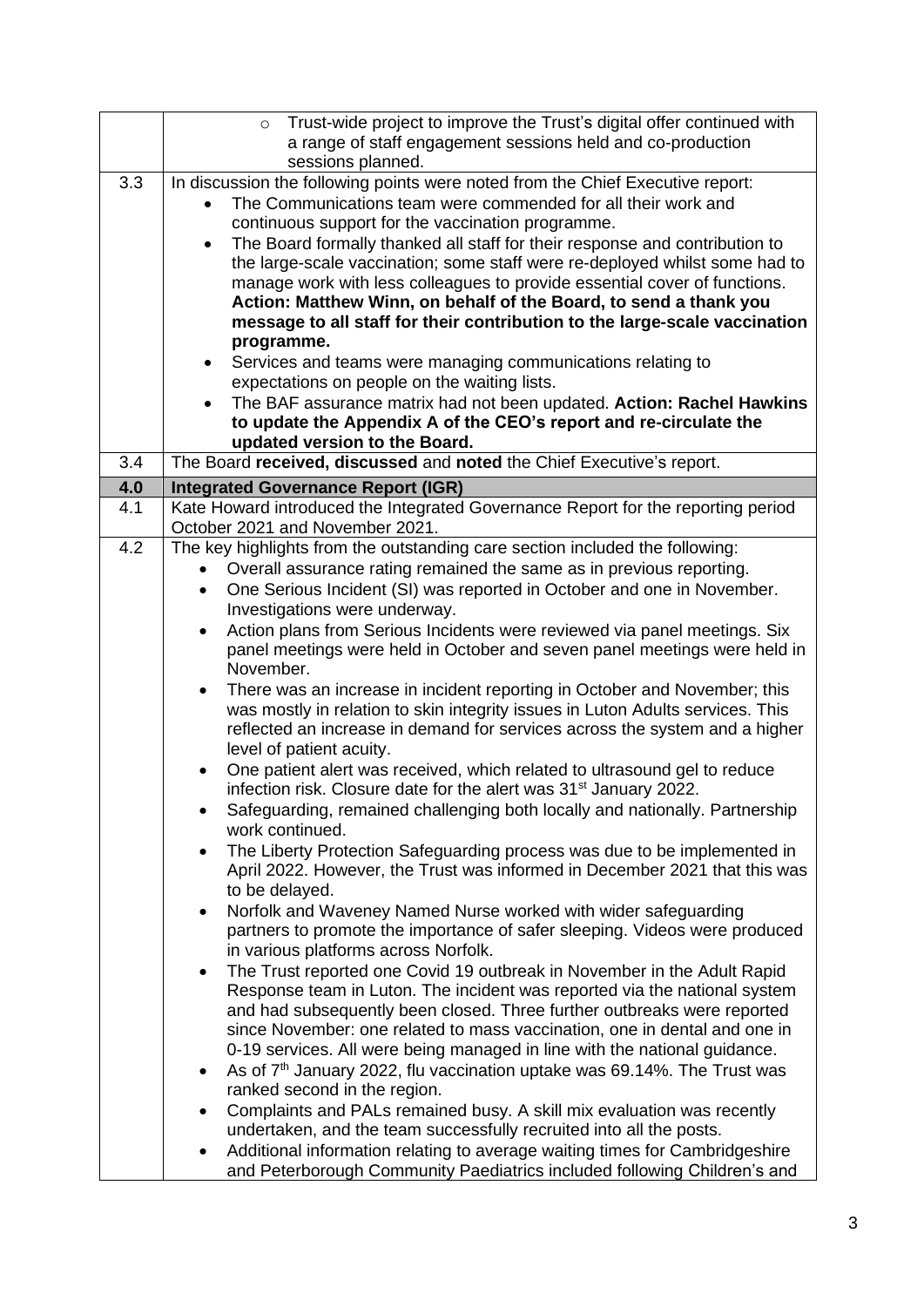|     | Young People's services COB request.                                                      |
|-----|-------------------------------------------------------------------------------------------|
|     | Bedfordshire Paediatrics services successfully recruited to a consultant<br>$\bullet$     |
|     | paediatrician and two additional specialist nurses.                                       |
|     | Mandatory training compliance was currently 88%.<br>$\bullet$                             |
|     | Further work had been undertaken to develop an action plan to support the<br>$\bullet$    |
|     | recruitment and retention of Health Visitors across the Trust.                            |
|     | Areas of outstanding practice were outlined in the report for noting.                     |
|     | The CQC statement of purpose had been reviewed and re-submitted to the                    |
|     | CQC. The document was included in the Board pack for Board approval.                      |
| 4.3 | In discussion the following points were noted:                                            |
|     | Equality was central to Trust values. It was important to ensure relevant                 |
|     | equality objectives for reports were highlighted on reports.                              |
|     | Action: Rachel Hawkins / Mercy Kusotera to ensure that relevant                           |
|     | equality objectives boxes were ticked on the report cover and                             |
|     | explained how the report supported achievement of the objectives.                         |
|     | A detailed equality, diversity and inclusion annual report to the Board<br>$\bullet$      |
|     | outlined the Trust work relating to workforce and service user equality,                  |
|     | diversity, and inclusion elements. The workplans were regularly monitored                 |
|     | and updates were provided to the People Participation Committee.                          |
|     | Detailed discussions relating to managing waiting lists continued to be held<br>$\bullet$ |
|     | during COBs. Waiting lists were service specific and were being managed                   |
|     | differently.                                                                              |
|     | Action: COB chairs to ensure that during March COB meetings there                         |
|     | was a discussion on the need to manage waiting lists with the staff                       |
|     | resource required.                                                                        |
|     | The table outlining measures for achieving objectives 2021/22 needed to be                |
|     | updated.<br>Action: Kate Howard to ensure the table detailing measures for                |
|     | achieving objectives for 2021-22 was updated.                                             |
|     | It was important to track progress against Trust equality delivery systems.<br>$\bullet$  |
|     | Action: the next Integrated Governance Report to include progress                         |
|     | against the Trust equality delivery objectives (i) two for service users                  |
|     | (ii) two for workforce.                                                                   |
|     | Recap on previous Quality Improvement and Safety Committee (QISCO)                        |
|     | discussion relating to equality and equity and whether the feedback from                  |
|     | patients' experience could be broken down by protected characteristics or                 |
|     | demographic factors. This would provide better insight and ensure feedback                |
|     | was received from all groups. This would continue to be reviewed at QISCO.                |
|     | The patient story (later on the agenda) highlighted issues relating to equality           |
|     | and equity of access to services.                                                         |
|     | It was important for the Trust to influence and ensure system conversations               |
|     | highlighted the impact of the current pressures and constraints on providers.             |
|     | In BLMK the Commissioner was funding a developmental transformation<br>$\bullet$          |
|     | post for the whole system to ensure the right pathway for children and young              |
|     | people was in place; this would reduce pressures relating to Community                    |
|     | Paediatrics services.                                                                     |
|     | Luton Healthy Child Programme retained their Baby friendly accreditation.                 |
|     | Action: Karen Mason, on behalf of the Board to write a thank you letter                   |
|     | to Luton Healthy Child Programme service.                                                 |
|     | The Trust held a Board session with Norfolk Children's Services team on                   |
|     | 16th December 2021. The Commissioners commended the Trust for the                         |
|     | children service work in Norfolk.                                                         |
| 4.4 | Anita Pisani briefed the Board on the level of assurance regarding the strategic          |
|     | objective to 'Be an excellent employer.' The following points were noted:                 |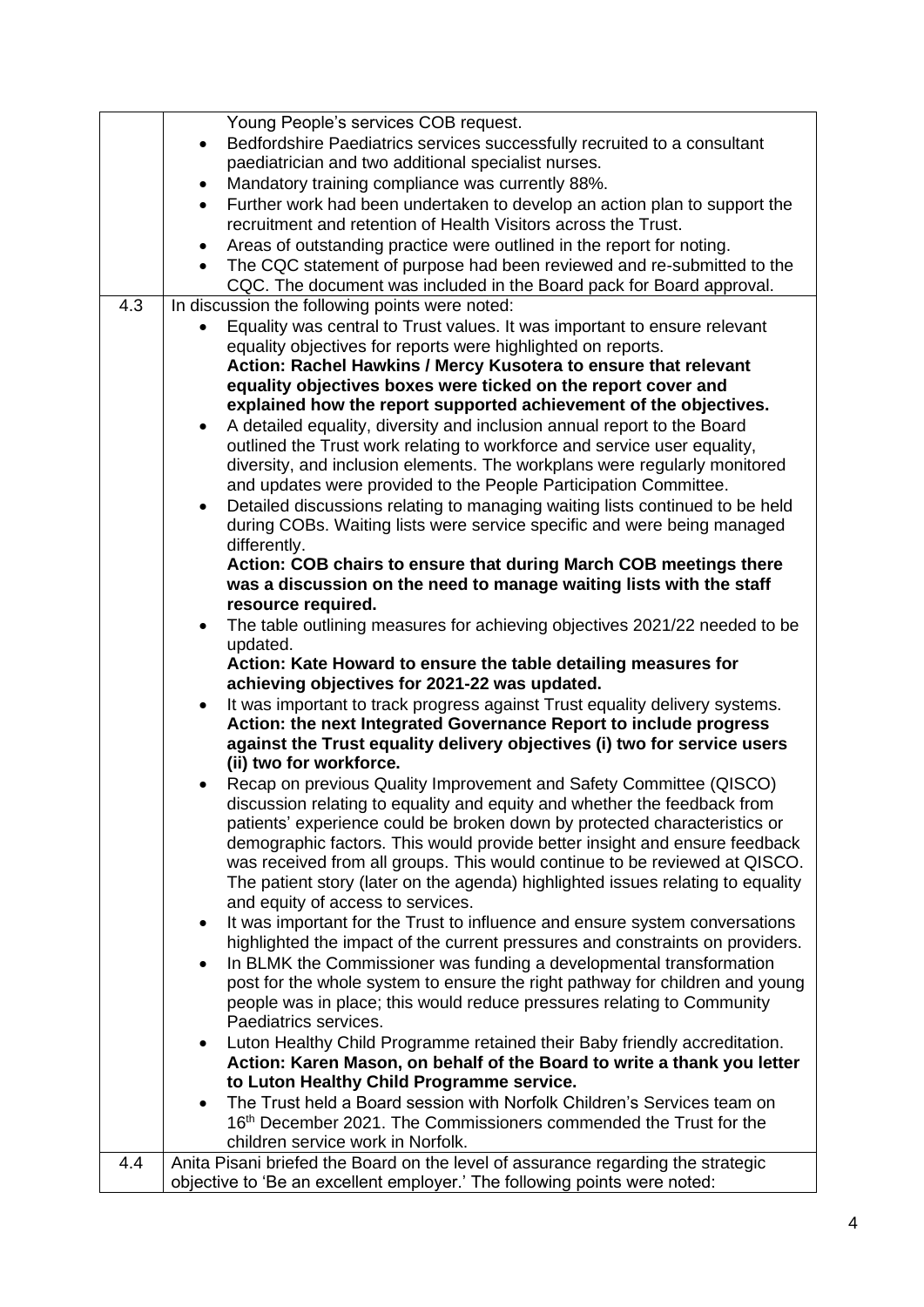|     | Reasonable assurance for safe and effective; substantial assurance for well<br>$\bullet$                                                                  |
|-----|-----------------------------------------------------------------------------------------------------------------------------------------------------------|
|     | led domains as previously reported.                                                                                                                       |
|     | National staff survey was now closed; the Trust response rate was 53%.<br>$\bullet$                                                                       |
|     | This was lower than the previous year's response rate (58%), but                                                                                          |
|     | considering the impact of the pandemic, the rate was good. Generally, the                                                                                 |
|     | response rates across other Trusts were lower this year. National feedback<br>was expected in February 2022 and would be presented to the Trust Board     |
|     | in March 2022.                                                                                                                                            |
|     | Action: Anita Pisani to present 2021/22 staff survey results to the                                                                                       |
|     | Board in March 2022.                                                                                                                                      |
|     | Risk scores for risks 3163 and 3164 relating to staff morale and workforce<br>$\bullet$                                                                   |
|     | challenges had been increased from 16 to 20 due to ongoing workforce                                                                                      |
|     | challenges.                                                                                                                                               |
|     | A variety of actions were being taken to address current workforce<br>$\bullet$                                                                           |
|     | challenges; the actions included:                                                                                                                         |
|     | $\circ$ Proactive recruitment plan was in place for 0-19 services across the                                                                              |
|     | <b>Trust</b>                                                                                                                                              |
|     | $\circ$ Launched Trac recruitment system on 25 <sup>th</sup> January 2022.                                                                                |
|     | Appointment of a consultant and two additional specialist nurses for<br>$\circ$                                                                           |
|     | Bedfordshire and Luton Community Paediatric services.                                                                                                     |
|     | The Trust was successful in a collaborative bid with East London<br>$\circ$                                                                               |
|     | Foundation Trust to recruit ten international nurses over the next<br>twelve months for Luton Adults.                                                     |
|     | The Trust was in the process of implementing the Vaccination as a<br>$\bullet$                                                                            |
|     | Condition of Deployment for Healthcare Workers national guidance. This                                                                                    |
|     | had been issued nationally from NHS England and NHS Improvement                                                                                           |
|     | during December 2021 and January 2022.                                                                                                                    |
|     | Individual conversations were being held with staff who were not yet<br>$\bullet$                                                                         |
|     | vaccinated. Conversations were compassionate and supportive. Staff were                                                                                   |
|     | being sign-posted to webinars put in place by NHS England / Improvement.                                                                                  |
|     | Drop-in sessions for staff to meet with Kate Howard and David Vickers were                                                                                |
|     | in place.                                                                                                                                                 |
|     | Equality Impact assessment was carried on the implementation of the                                                                                       |
|     | mandation.                                                                                                                                                |
|     | The Trust currently had 3400 individuals on its payroll.                                                                                                  |
| 4.5 | In discussion the following points were noted:                                                                                                            |
|     | Annual staff turnover had increased. The Board was assured that divisions<br>reported monthly on staff turnover; the details were not included in the IGR |
|     | but was monitored at service level. There was continued focus on staff                                                                                    |
|     | health and well-being; staff were encouraged to take their annual leave and                                                                               |
|     | maintain a work life balance.                                                                                                                             |
|     | There was no evidence to support vaccination concerns relating to fertility or                                                                            |
|     | pregnancy. The information was regularly shared with staff.                                                                                               |
|     | A new risk relating to mandation of Covid vaccination had been identified                                                                                 |
|     | and added to the BAF (risk 3436).                                                                                                                         |
| 4.6 | Anita Pisani briefed the Board on 'collaborate with others' section.                                                                                      |
|     | The report outlined a list of collaboration activities to ensure the Board was sighted                                                                    |
|     | of the Trust's involvement at system level. The following key points were noted:                                                                          |
|     | The work relating to 'Recite Me' tool which translated texts into many                                                                                    |
|     | different languages. The tool would be used in research to access                                                                                         |
|     | participants where English language was not their first language.                                                                                         |
|     | The Finance team would continue to work closely with the teams and                                                                                        |
| 4.7 | services to ensure all invoices for suppliers were processed promptly.<br>Mark Robbins briefed the Board on the 'sustainable organisation' section of the |
|     |                                                                                                                                                           |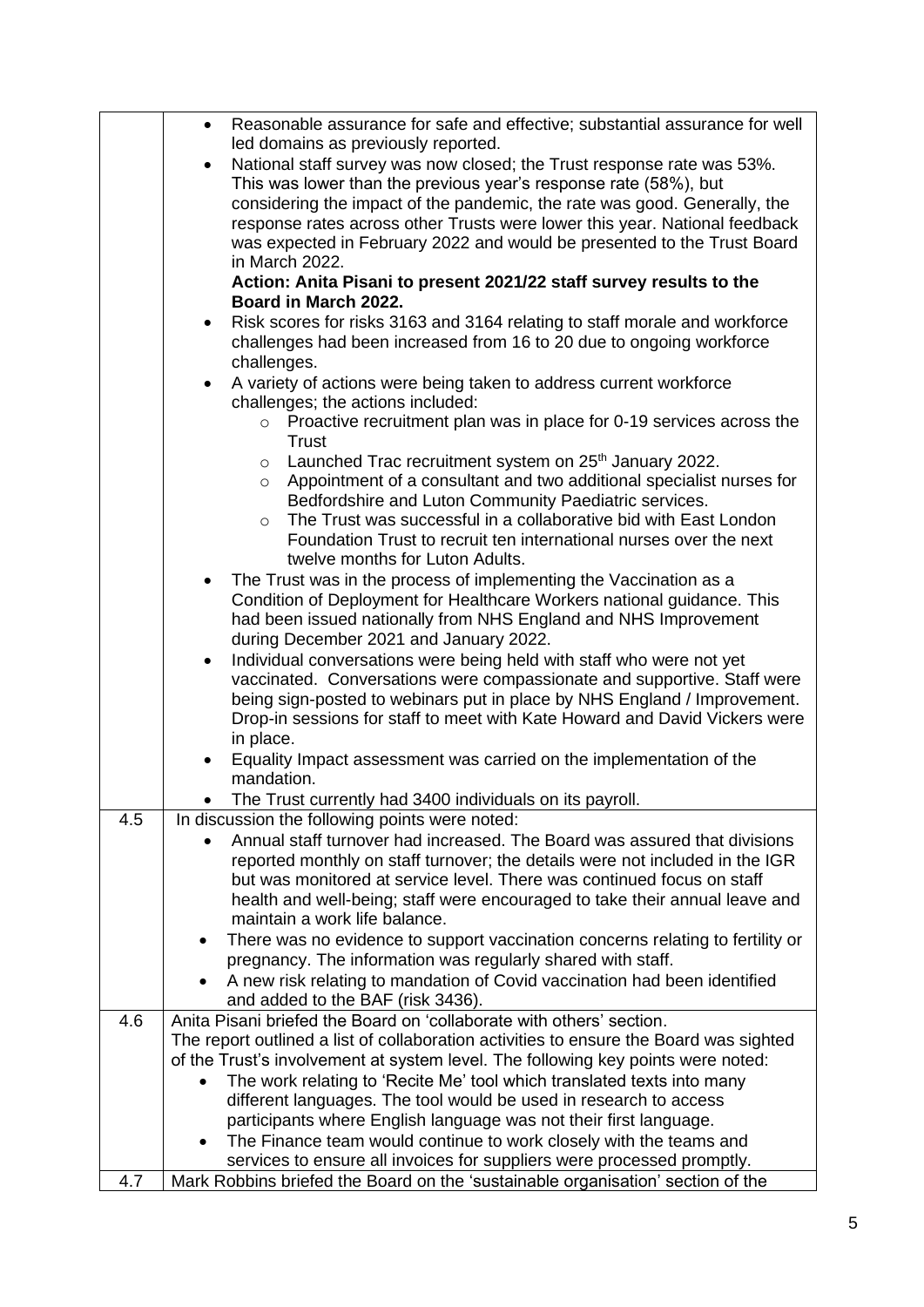|      | report. The following key points were noted:                                                |
|------|---------------------------------------------------------------------------------------------|
|      | Levels of assurance remained unchanged for the reporting period.                            |
|      | The Trust continued to deliver the required balance position.                               |
|      | Cash position was now back to a stable and normal level. The Trust had<br>$\bullet$         |
|      | received reimbursement for the expenditure on the mass vaccination service                  |
|      | in November 2021.                                                                           |
|      | Capital Programme spend remained on target.<br>$\bullet$                                    |
| 4.8  | Following the Integrated Governance report discussion, the Board were satisfied             |
|      | that the Board Assurance Framework was an accurate reflection of the strategic              |
|      | risks currently facing the Trust and were <b>assured</b> that there was mitigation in place |
|      | to address the risks.                                                                       |
| 4.9  | The Board discussed the Learning from Deaths Report and noted that 2 patients               |
|      | had difficulties in engaging with iCaSH and other healthcare services. The report           |
|      | had been submitted to iCaSH Operational and Performance Board. Action: David                |
|      |                                                                                             |
|      | Vickers to follow up on feedback on iCaSH Operational and Performance                       |
| 4.10 | Board discussion on two deaths relating to iCaSH services.<br>The Board:                    |
|      |                                                                                             |
|      | Approved the CQC Statement of Purpose which had been updated to                             |
|      | include changes in large scale vaccination sites.                                           |
|      | Discussed and noted the Learning from Deaths Quarter 2 report.<br>$\bullet$                 |
| 5.   | <b>Patient Story</b>                                                                        |
| 5.1  | Lisa Wright, Ellen Ballantyne, Verity Trynka - Watson, Laura and her BSL interpreter        |
|      | joined the meeting.                                                                         |
| 5.2  | The following points were noted:                                                            |
|      | Laura had profound hearing loss.                                                            |
|      | She faced challenges accessing iCaSH services; for example, there was no<br>$\bullet$       |
|      | email or text number option during that time, making it difficult for deaf                  |
|      | people to access the service.                                                               |
|      | Laura emailed PALs to ask how deaf people would access the service.<br>$\bullet$            |
|      | There was a time delay to get BSL interpreters.                                             |
|      | Laura's experience once she had access to the service was good.                             |
| 5.3  | In discussion the Board noted the following points:                                         |
|      | It was important to ensure the hearing community had access to the service.                 |
|      | Laura attended three online focus groups to share her thoughts on how                       |
|      | iCaSH could improve access for deaf people. The focus groups were useful;                   |
|      | some of the issues on the website were now resolved.                                        |
|      |                                                                                             |
|      | Suggestions for improvement into Trust Accessible Information Standards<br>$\bullet$        |
|      | work programme included:                                                                    |
|      | Information translated into BSL<br>$\circ$                                                  |
|      | An online form or email contact so people could get in touch in a<br>$\circ$                |
|      | different way.                                                                              |
|      | Whilst some deaf people could have access to a telephone, a variety of                      |
|      | options would help deaf people to access services.                                          |
|      | The service had made the following improvements following Laura's<br>$\bullet$              |
|      | feedback:                                                                                   |
|      | Email contact advertised on service website.<br>$\circ$                                     |
|      | Direct messaging on Facebook and Twitter answered directly by<br>$\circ$                    |
|      | members of the service.                                                                     |
|      | The service was still running face-face and walk in clinics.<br>$\circ$                     |
|      | Exploring video consultation, this might help lip-readers.<br>$\circ$                       |
|      | The service agreed with Laura about the difficulty to access BSL translation;               |
|      | there was a long wait to get BSL translators.                                               |
|      | Action: Mercy Kusotera to follow up on the following comments raised:                       |